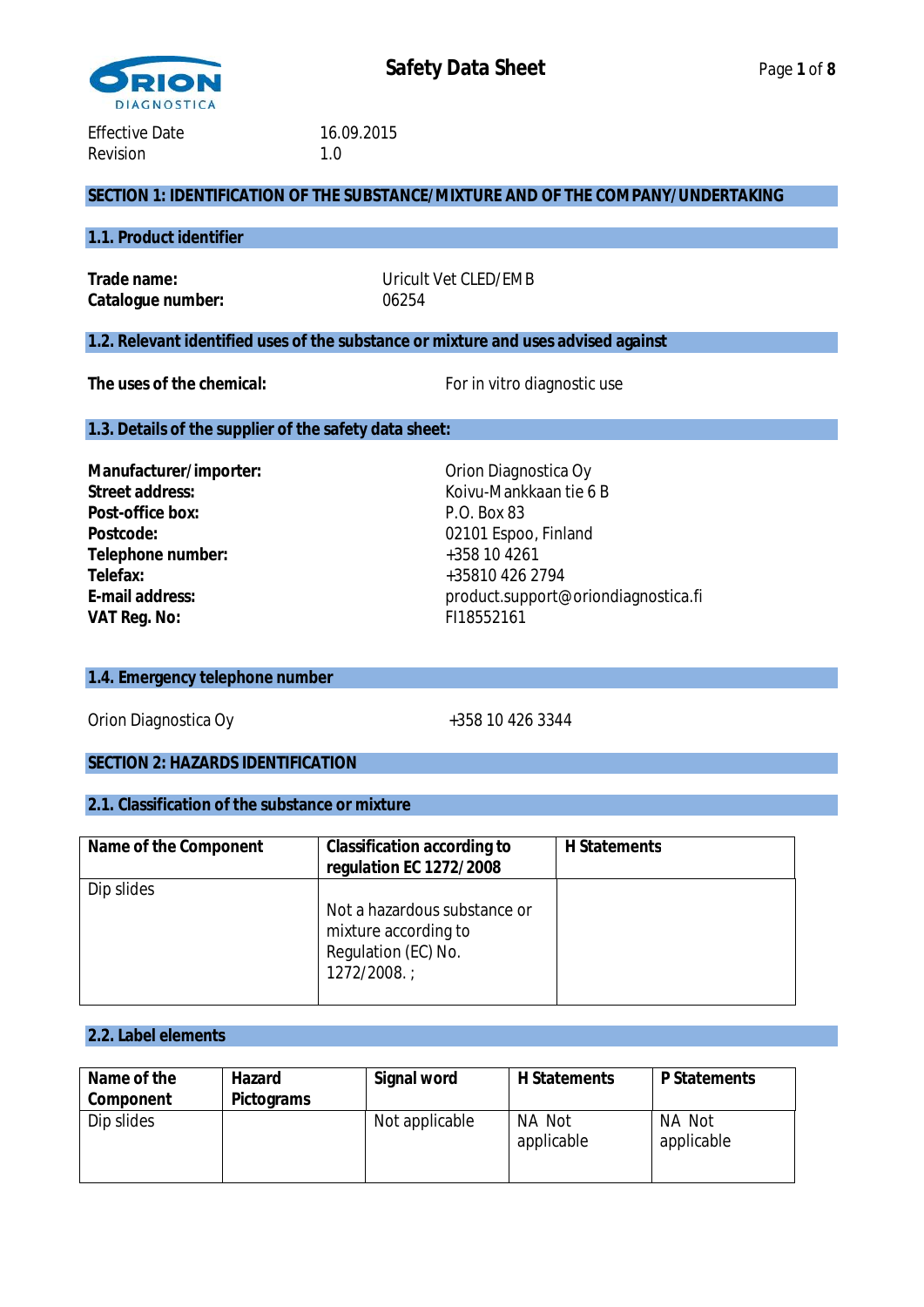

**2.3.Other hazards**

# **SECTION 3: COMPOSITION/INFORMATION ON INGREDIENTS**

# **3.2. Mixtures**

-

**Other information**

| <b>SECTION 4: FIRST AID MEASURES</b>                                            |                                                               |
|---------------------------------------------------------------------------------|---------------------------------------------------------------|
| 4.1. Description of first aid measures                                          |                                                               |
| Skin contact                                                                    | Wash with soap and water.                                     |
| Eye contact                                                                     | Rinse continuously with water for several<br>minutes.         |
| Ingestion                                                                       | If the patient is conscious, give water (up to 2<br>glasses). |
| 4.2. Most important symptoms and effects, both acute and delayed                |                                                               |
| Data not available.                                                             |                                                               |
| 4.3. Indication of any immediate medical attention and special treatment needed |                                                               |
| Data not available.                                                             |                                                               |
| <b>SECTION 5: FIRE-FIGHTING MEASURES</b>                                        |                                                               |
| 5.1. Extinguishing media                                                        |                                                               |
| Suitable extinguishing media                                                    | Choose suitable extinguishing media according                 |

to the environment.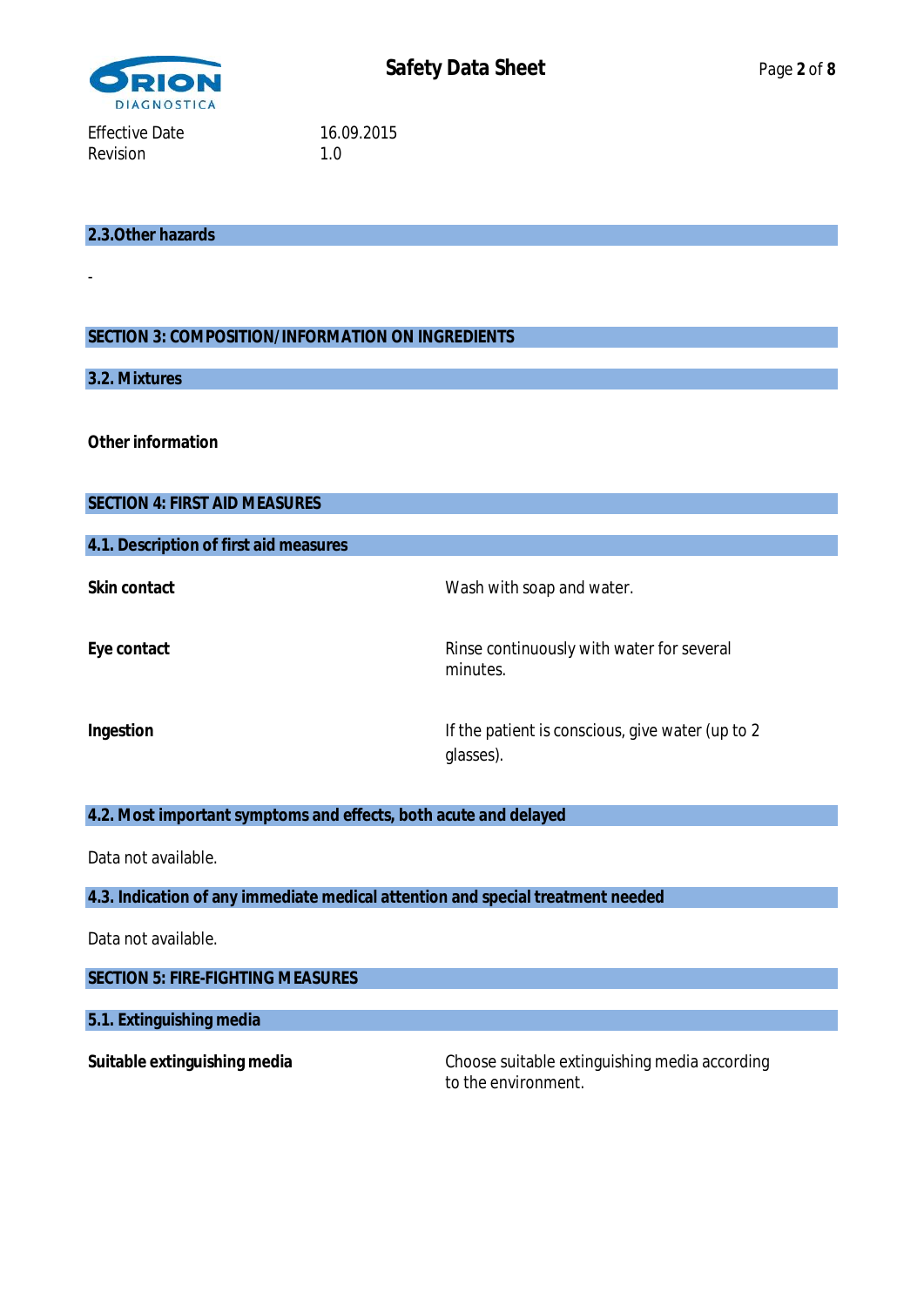

**5.2. Special hazards arising from the substance or mixture**

Data not available.

## **5.3. Advice for fire-fighters**

Special protective equipment for fire-fighters No special protective equipment needed.

**SECTION 6: ACCIDENTAL RELEASE MEASURES**

**6.1. Personal precautions, protective equipment and emergency procedures**

Wear protective clothing.

**6.2. Environmental precautions**

No special environmental precautions needed.

**6.3. Methods and material for containment and cleaning up**

In case of spillage clean with paper towel and disinfect.

**6.4. Reference to other sections**

See Section 8 and 13

**SECTION 7: HANDLING AND STORAGE**

**7.1. Precautions for safe handling**

Do not eat, drink or smoke at workplace. Wash hands after working with substance.

#### **7.2. Conditions for safe storage, including any incompatibilities**

Store at +18 - 25 °C.

**7.3. Specific end use(s)**

No information identified.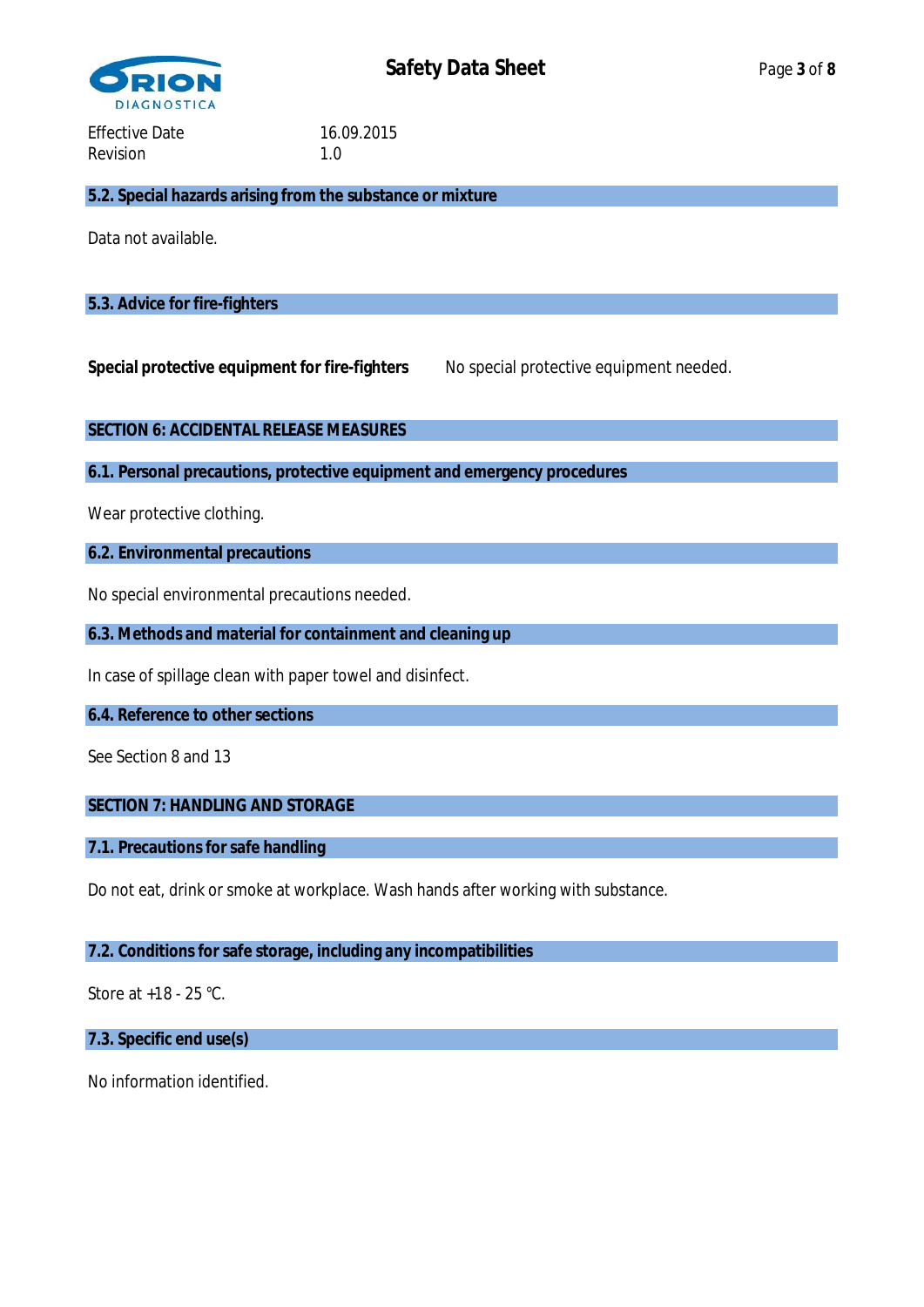

## **SECTION 8: EXPOSURE CONTROLS/PERSONAL PROTECTION**

# **8.1. Control parameters**

International OEL values and available.

# **8.2. Exposure controls**

**Hand protection** Wear protective gloves.

**Skin protection** Wear protective clothing.

# **SECTION 9: PHYSICAL AND CHEMICAL PROPERTIES**

| Appearance     |                            |
|----------------|----------------------------|
| Physical state | Solid                      |
| Colour         | Pale green / Reddish brown |
| Odour          | <b>Odourless</b>           |

**9.1. Information on basic physical and chemical properties**

-

Water solubility **Water solubility** Reagents soluble

**9.2. Other information**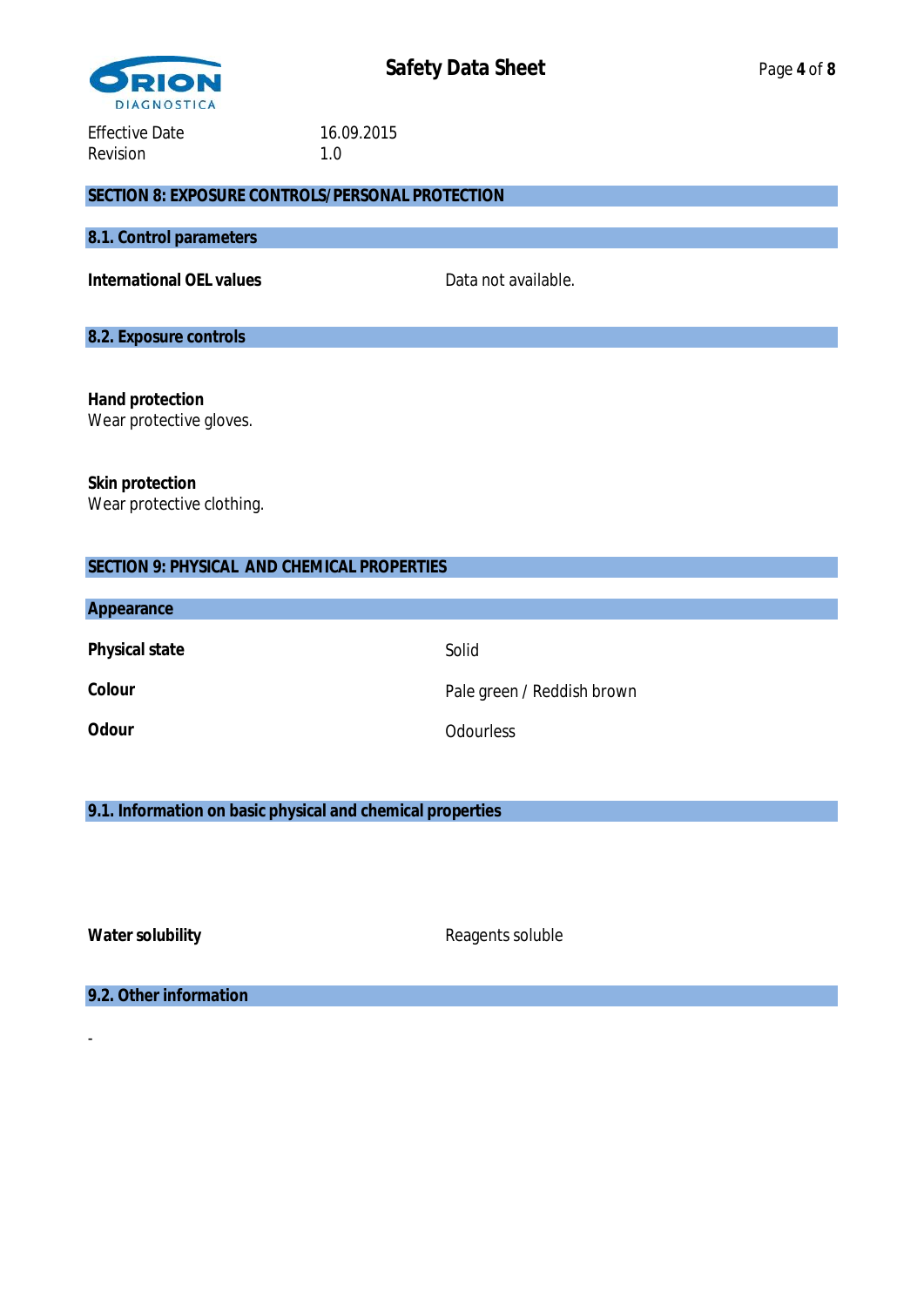

**SECTION 10: STABILITY AND REACTIVITY**

**10.1. Reactivity**

-

-

-

-

-

-

**10.2. Chemical stability**

**10.3. Possibility of hazardous reactions**

**10.4. Conditions to avoid**

**10.5. Incompatible materials**

**10.6 Hazardous decomposition products**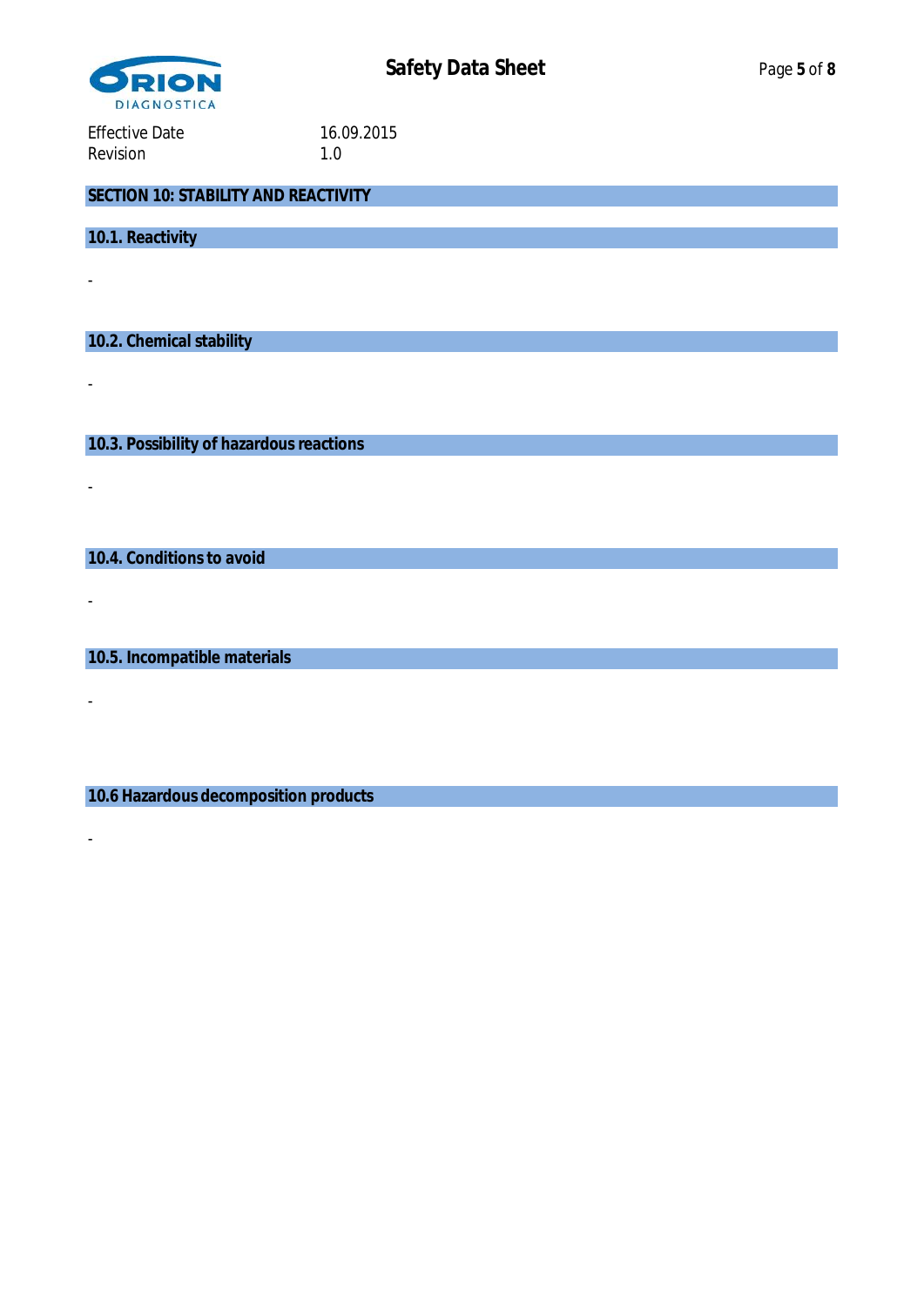

| <b>Effective Date</b><br>Revision          | 16.09.2015<br>1.0 |  |  |
|--------------------------------------------|-------------------|--|--|
| SECTION 11: TOXICOLOCIGAL INFORMATION      |                   |  |  |
| 11.1. Information on toxicological effects |                   |  |  |
| Data not available.                        |                   |  |  |
| SECTION 12: ECOLOGICAL INFORMATION         |                   |  |  |
| 12.1. Toxicity                             |                   |  |  |
| Aquatic toxicity                           |                   |  |  |
| Data not available.                        |                   |  |  |
| Toxic effects on other organisms           |                   |  |  |
| Data not available.                        |                   |  |  |
| 12.2. Persistence and degradability        |                   |  |  |
| Data not available.                        |                   |  |  |
| 12.3. Bioaccumulative potential            |                   |  |  |
| Data not available.                        |                   |  |  |
| 12.4. Mobility in soil                     |                   |  |  |
| Data not available.                        |                   |  |  |
| 12.5. Results of PBT and vPvB assessment   |                   |  |  |

Data not available.

**12.6. Other adverse effects**

Data not available.

# **SECTION 13: DISPOSAL CONSIDERATIONS**

#### **13.1. Waste treatment methods**

Used product should be considered infectious and should be handled respectively. Disposal of all sample and test material should be done in compliance with national, state and local regulations.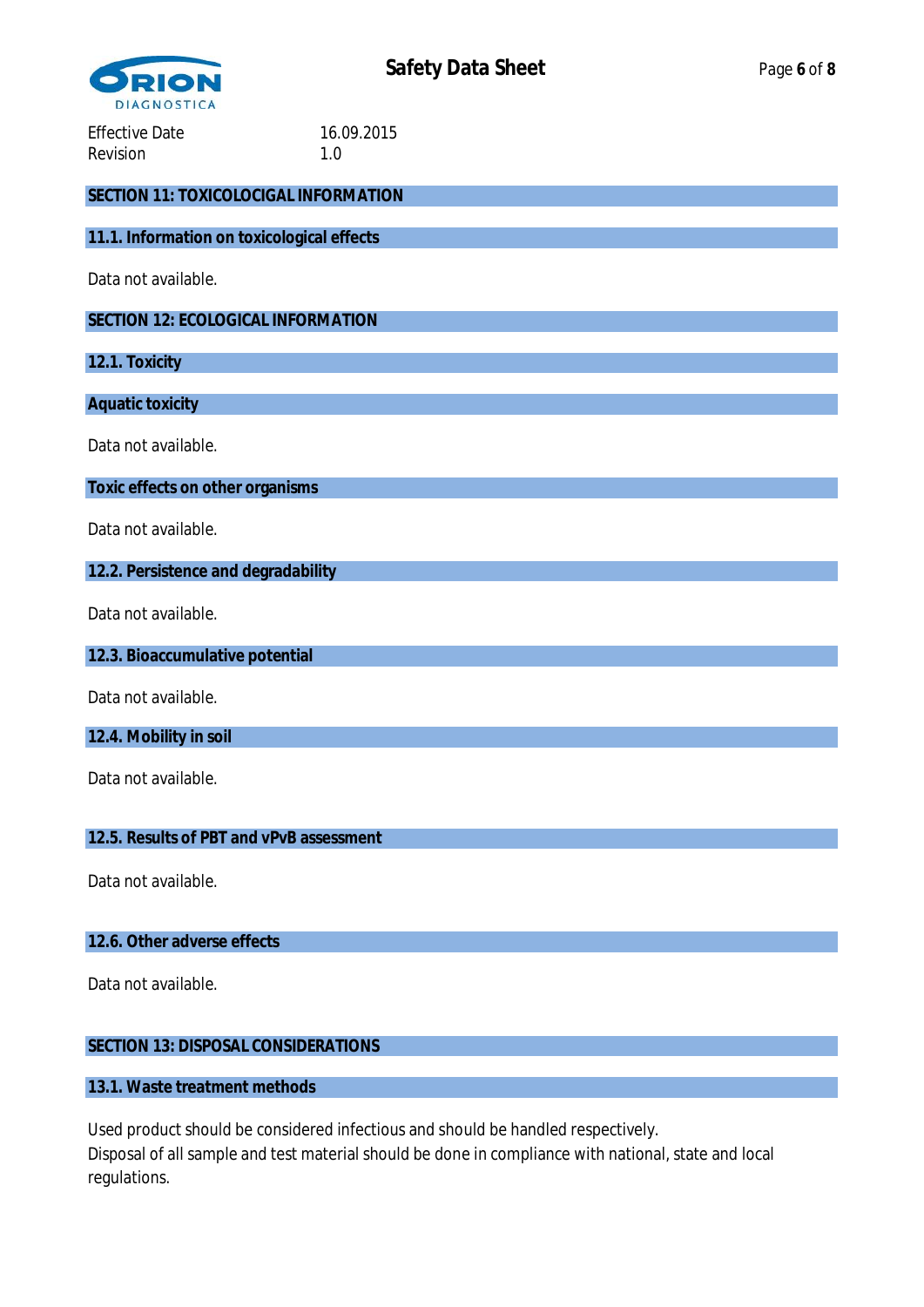

If not officially differently specified, packaging may be treated like household waste or recycled.

| SECTION 14: TRANSPORT INFORMATION |
|-----------------------------------|
|                                   |
| 14.1. UN Number                   |
|                                   |

# **14.2. UN Proper shipping name**

- ,

**-**

**-**

-

**14.3. Transport hazard class(es) ( ADR/RID,IMDG,ICAO/IATA)**

This product is not regulated under the transport regulations.

**14.4. Packing group**

**14.5. Environmental hazard**

**14.6. Special precautions for user**

- **14.7. Transport in bulk according to Annex II of MARPOL 73/78 and the IBC code**

Not applicable

**SECTION 15: REGULATORY INFORMATION**

**15.1. Safety, health and environmental regulations/legislation specific for substance or mixture**

**15.2. Chemical Safety Assessment**

No

-